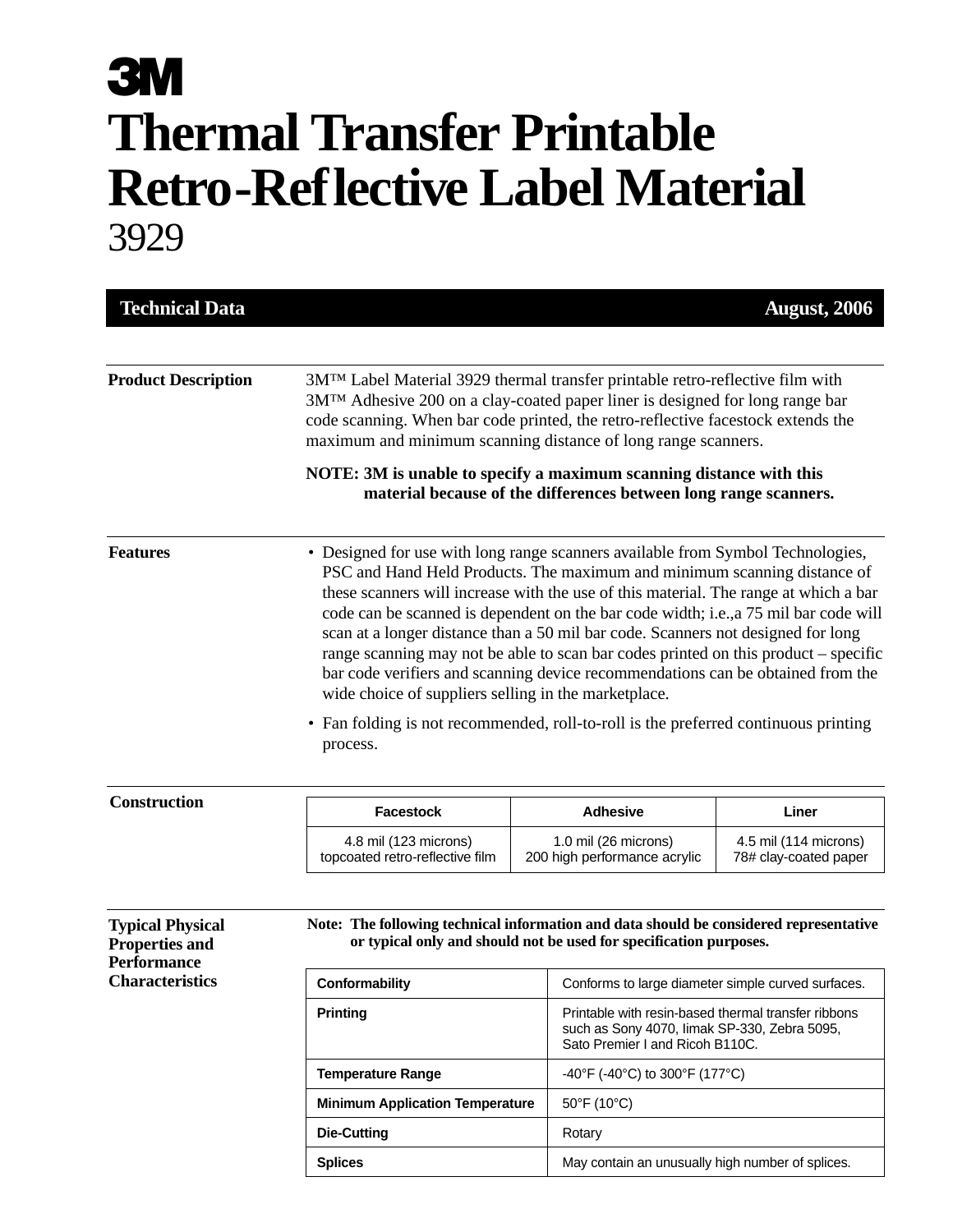## **3M**™ **Thermal Transfer Printable Retro-Reflective Label Material** 3929

| Adhesion |                        | Note: Peel test procedure is ASTM D-3330            |                                                   |                                                                               |            |  |  |
|----------|------------------------|-----------------------------------------------------|---------------------------------------------------|-------------------------------------------------------------------------------|------------|--|--|
|          |                        | <b>Initial</b><br>(10 Minute Dwell/RT)<br>180° Peel |                                                   | <b>Conditioned for 3 Days at Room</b><br>Temperature 72°F (22°C)<br>180° Peel |            |  |  |
|          |                        |                                                     |                                                   |                                                                               |            |  |  |
|          | <b>Surface</b>         | oz/in                                               | N/100 mm                                          | oz/in                                                                         | $N/100$ mm |  |  |
|          | <b>Stainless Steel</b> |                                                     | Destructs Upon Removal                            |                                                                               |            |  |  |
|          | Polycarbonate          | Destructs Upon Removal                              |                                                   |                                                                               |            |  |  |
|          | Polypropylene          |                                                     | Not recommended for low surface energy substrates |                                                                               |            |  |  |

| <b>Liner Release</b>                       | Note: 180° peel of liner from facestock                                                                                                                                                                                                                                                                                                                                                                                                                                                                                           |                               |  |  |  |
|--------------------------------------------|-----------------------------------------------------------------------------------------------------------------------------------------------------------------------------------------------------------------------------------------------------------------------------------------------------------------------------------------------------------------------------------------------------------------------------------------------------------------------------------------------------------------------------------|-------------------------------|--|--|--|
|                                            | 90"/minute<br>grams/1" width                                                                                                                                                                                                                                                                                                                                                                                                                                                                                                      | 300"/minute<br>grams/1" width |  |  |  |
|                                            | 20                                                                                                                                                                                                                                                                                                                                                                                                                                                                                                                                | 50                            |  |  |  |
| <b>Environmental</b><br><b>Performance</b> | Indoor use only as outdoor use has not been evaluated. The rate at which the scanning<br>distance decreases due to facestock discoloration when used outdoors is not known.                                                                                                                                                                                                                                                                                                                                                       |                               |  |  |  |
| <b>Application Ideas</b>                   | • Warehouse bin labeling and shelf marking<br>• Long-range scanning of bar codes in indoor environments                                                                                                                                                                                                                                                                                                                                                                                                                           |                               |  |  |  |
| <b>Application</b><br><b>Techniques</b>    | For maximum bond strength, surface should be clean and dry. A typical cleaning solvent<br>is heptane or isopropyl alcohol.* For best conditions, application surface should be at<br>room temperature or higher. Low temperature surfaces (below 50°F [38°C]) can cause the<br>adhesive to become so firm that it will not develop maximum contact with the substrate.<br>Higher initial bonds are achieved through increased rub down pressure.<br>*Consult the manufacturer's MSDS for proper handling and storage of solvents. |                               |  |  |  |
| <b>Shelf Life</b>                          | Two years from date of manufacture of product when properly stored at $72^{\circ}F(22^{\circ}C)$ and<br>50% relative humidity.                                                                                                                                                                                                                                                                                                                                                                                                    |                               |  |  |  |